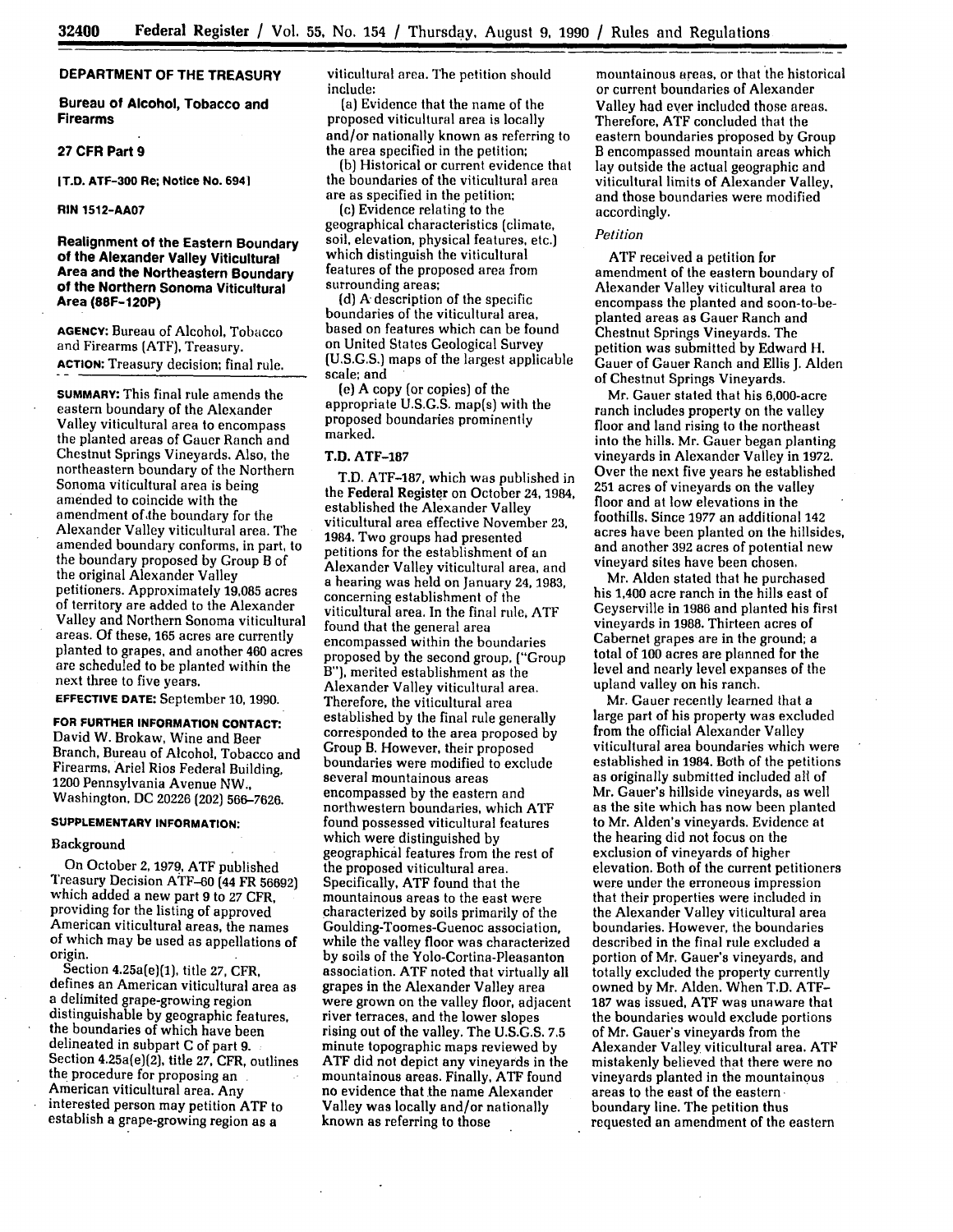<u>I kan ang kalamatan ng kalamatan ng kalamatan ng kalamatan ng kalamatan ng kalamatan ng kalamatan ng kalamatan ng ka</u>

houndary of the Alexander Valley viticultural area to include the vineyards owned by the petitioners.

# Northern Sononia

ATF's amendment of the boundary of the Alexander Valley viticultural area affects the boundary of the Northern Sonoma viticultural area.

In the preamble to Notice No. 472 proposing the Northern Sonoma viticultural area, **ATF** stated its intention to have the proposed boundary coincide generally with the "outer" portions of the boundaries of the proposed Alexander Valley, Dry Creek Valley, Russian River Valley, and Knights Valley viticultural areas. In the preamble to T.D. ATF-204, ATF stated that these four areas all fit perfectly together dividing northern Sonoma County into four large areas with the Northern Sonoma area using all of the outer boundaries of these four areas with the exception of a small area having nearly 300 acres of grapevines and possessing the same geographical features as the rest of the Northern Sonoma area.

Therefore. ATF is amending the northeastern boundary of the Northern Sonoma viticultural area to coincide with the amended eastern boundary for the Alexander Valley viticultural area.

# *Evidence of Name*

The petitioners submitted evidence that the area was known as Alexander Valley at the time the final boundaries were established in 1984, and has been known as part of Alexander Valley since then. Several letters from owners of neighboring vineyards, including one from a member of the Alexander Valley Appellation Committee, stated that the area in question is locally known as part of Alexander Valley. The letters supported the petitioners' contention that their vineyards had been left out of the Alexander Valley boundaries **by** mistake. Also, letters from several wineries indicated that they had used grapes from the area in question in wines which were labeled as coming from the Alexander Valley.

Newspaper and magazine articles submitted **by** the petitioners referred to the Gauer ranch as being located in the Alexander Valley area. In addition, a map created in early 1984, before the final rule (T.D. ATF-187) on Alexander Valley was published, and distributed nationally by the Sonoma County Wineries Association, shows the boundaries of the Alexander Valley viticultural area as encompassing the vineyards owned **by** the petitioners.

# *Topography*

The elevations found within the petitioned area are consistent with elevations inside the currently defined boundaries of Alexander Valley. Elevations in the northeastern corner of the appellation, which are the highest in the Alexander Valley viticultural area, range from **1,600** to 2,400 feet. In the area within the amended boundary. elevations range from 600 to 2,000 feet. The amended boundary approximates a minor watershed boundary within the larger Russian River watershed. To the southwest of the amended boundary line (i.e., the foothills currently in Alexander Valley viticultural area and the area added to the appellation) surface water drains directly into the Russian River. To the northeast of the line, surface water drains first into Sulphur Creek and its tributaries and from there into the Russian River. This natural boundary proceeds from the top of Black Mountain along a ridge line that bisects Mr. Alden's Ranch.

# *Climate*

The climate of the added area falls within the range of climate found inside the currently approved Alexander Valley appellation. The climate of Alexander Valley contains a certain amount of variation. For example, temperatures increase as one travels from north to south: fog affects only the southern portion of the valley. In general, the climate of Alexander Valley is characterized as a Region III climate according to the system developed by Amerine and Winkler.

No long range temperature studies for either the Gauer Ranch or Chestnut Springs Ranch have been made. However, the petitioners stated, "years of viticultural experience on the Gauer Ranch indicate that the area has a region III climate, suitable for the production and consistent ripening of late varieties such as Cabernet Sauvignon, yet not too warm to produce excellent quality Chardonnay, a relatively early variety."

# *Soils*

A very general soil survey map of Sonoma County put out by the U.S. Department of Agriculture Forest Service and Soil Conservation Service (May 1972), which categorizes soil groupings into ten types, characterizes the primarily alluvial soils of the valley floor as the Yolo-Cortina-Pleasanton Association. Proceeding northeast into the foothills, the map identifies the next soil grouping as the Goulding-Toomes-Guenoc Association. Farther east and running parallel to this association lies

another grouping classified as the Yorkville-Suther Association. The rugged mountainous area beyond is mapped as the Los Gatos-Hennecke-Maymen Association. The current eastern boundary of the appellation runs within the area marked Goulding-Toomes-Guenoc. except for the expanded area in the northeast corner, which is mapped as Yorkville-Suther.

However, a closer examination of U.S. Department of Agriculture Forest Service and Soil Conservation (May 1972) large scale soil maps of the eastern half of Alexander Valley suggests that the distinctions between the general soil associations of the foothills are not so clear-cut. The close-in foothills, inside the current Alexander Valley viticultural area boundaries, contain significant quanitites of many of the same soils as the foothills within the amended boundary area.

The eastern foothills officially accepted as part of Alexander Valley show substantial areas of Suther loam, Laughlin loam, Suther-Laughlin loams, Spreckels loam soils, and smaller areas of Sobrante loam, Yorkville clay loam, Pleasantown gravelly loam, Josephine loam, Hennecke gravelly loam, and others including Montara cobbly clay loam, Guenoc gravelly silt loam, Supan silt loam, and Toomes rocky loam. The principal soils in this list are classified as uplands range soils.

The area within the amended boundary shows predominantly Suther loam, Laughlin loam, Suther-Laughlin loams, Yorkville clay loam. and Sobrante loam soils, with smaller areas of Josephine loam, Ilennecke gravelly loam, and others. The principal soils, here again, are classified as uplands range soils.

The area outside the amended boundary has large areas of Hennecke gravelly loam, Los Gatos gravelly loam, Stonyford gravelly loam, Josephine loam, Suther-Laughlin loams, Hugo very gravelly loam, and Laughlin loam soils, and smaller areas of Maymen gravelly sandy loam, Hugo-Atwell complex, rock land, and others. The principal soils in this group are mountainous/wilderness type soils.

Thus, in the eastern foothills of Alexander Valley, like in most parts of Sonoma County, there is a great diversity of soil types. There are, however, unifying themes as well. As described above, the same soils reappear throughout the foothills. East of the amended boundary, where the terrain becomes appreciably more rugged, different soil types appear and become predominant.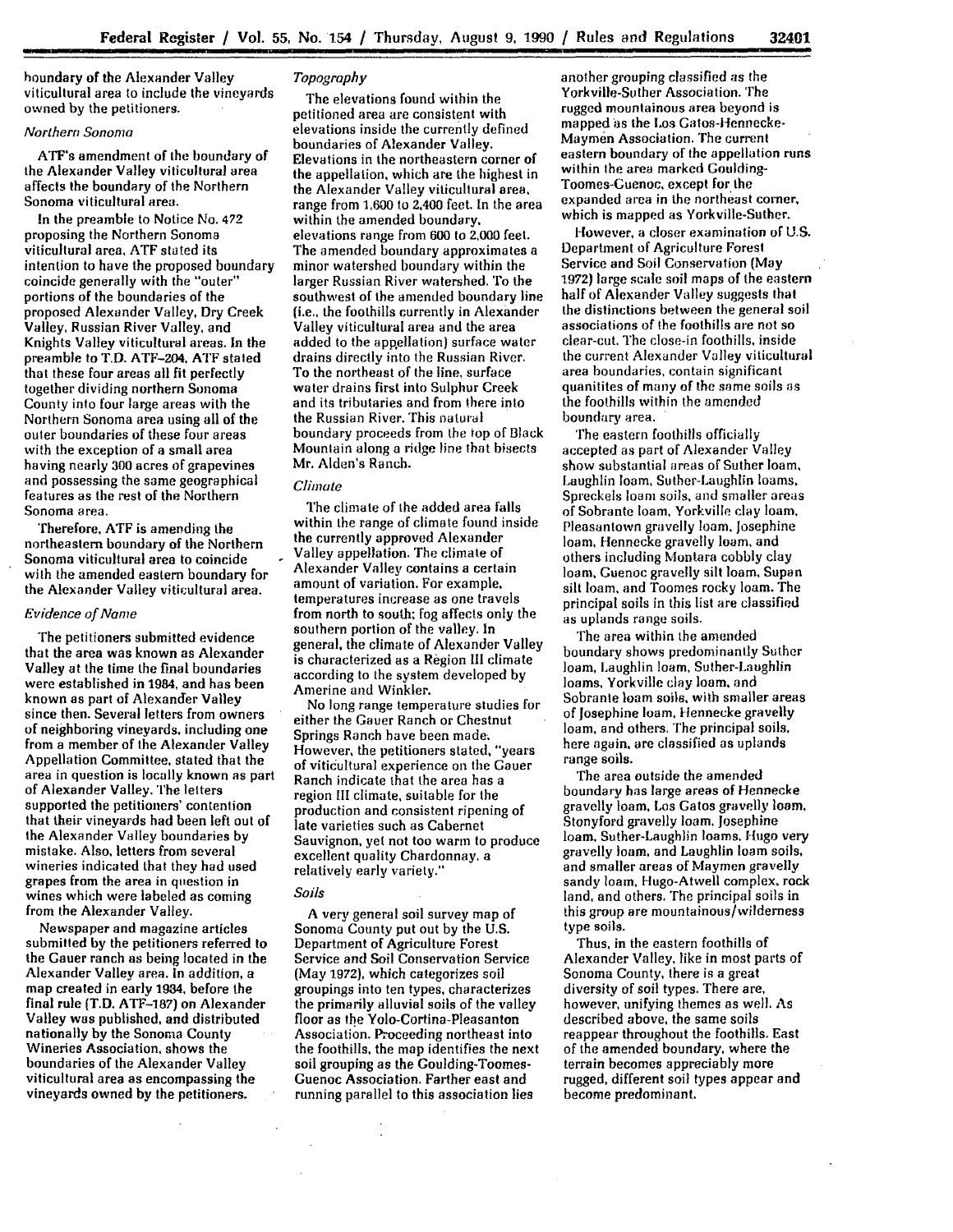## Notice of Proposed Rulemaking

On December,29, **1989 (54** FR **53653).** Notice No. **694** was published in the Federal Register with a 45 day comment period. **In** that notice, **ATF** requested comments regarding the proposal to amend the eastern boundary of the Alexander Valley viticultural area to encompass the planted areas of Gauer Ranch and Chestnut Springs Vineyards. ATF also proposed the amendment of the northeastern boundary of the Northern Sonoma viticultural area to coincide with the proposed amendment of the boundary for the Alexander Valley viticultural area. During the 45 day comment period, no comments were received.

#### Miscellaneous

ATF does not wish to give the impression that by approving this realignment of the boundary common to the Alexander Valley and Northern Sonoma viticultural areas that it is approving or endorsing the quality of the wine derived from these two viticultural areas, ATF is approving these viticultural areas as being distinct and **not better than other areas: By**  $\rightarrow$ approving these realignments, wine producers within these areas are allowed to claim a distinction on labels and advertisements as to the origin of the grapes. Any commercial advantage gained can only come from consumer acceptance of wines from "Alexander Valley" and "Northern Sonoma."

# Regulatory Flexibility Act

It is hereby certified that this final rule will not have a significant economic **-**  impact on a substantial number of small entities. Accordingly, a regulatory flexibility analysis is not required because the final rule is not expected **(1)** to have significant secondary or incidental effects on a substantial number.of small entities; or (2) to impose, or otherwise cause a significant increase in the reporting, recordkeeping, or other compliance burdens on a substantial number of small entities.

#### Executive Order **12291**

It has been determined that this final rule is not a major regulation as defined in **E.O.** 12291 and aregulatory impact analysis is not required because **it** will not have an annual effect on the economy of **\$100** million or more; it will' not result in a major increase in costs or prices for consumers, individual industries, Federal, State, or local government agencies or geographical regions; and-it will not have significant adverse effects on competition, employment, investment, productivity,

innovation, or on the ability of the United Siates-based enterprises to compete with. foreign-based enterprises **in** domestic **or** export markets.

#### Paperwork Reduction Act

The provisions of the Paperwork Redtiction Act of **1980,** Public Law **96-. 511,** 44 **U.S.C.** chapter **35,** and its implementing regulations, **5** CFR part **1320,** do not apply to this'final rule because no requirement to collect information is imposed.

# Drafting Information

The principal author of this document is David W. Brokaw, Wine and Beer Branch. Bureau of Alcohol. Tobacco and Firearms.

# List of Subjects in **27** CFR Part 9

Administrative practice and procedure, Consumer protection. •Viticultural areas, Wine.

# Authority and Issuance

27 CFR Part **9,** American Viticultural Areas, is amended as follows:

#### **PART 9-[AMENDED]**

Paragraph **1.** The authority citation for part **9** continues to read as follows:

**Authority: 27 U.S.C. 205.**

Par. **2. Section 9.53** is amended **by** revising paragraphs (c) **(37)** through (42), removing paragraphs (c) (43) and (44), and redesignating paragraphs (c) (45) and (46) as (c) (43) and (44) to read as follows:

# **§ 9.53 Alexander'Valley.**

 $\rightarrow$ 

*(c) Boundary*

(37) Then northerly along the western lines of section 4, of T. 9 **N,** R. **8** W., and sections **33, 28,** 21, **16,** and **9** of T. **10 N.,** R. **8** W.;

(38) Then westerly along the northern lines of section 8 and **7,** T. **10** N., R. 8 W. and section 12, **1'. 10** N., R. **9** W. to the southeastern corner of section 2, T. **10** N., R. **9** W.;

**(39)** Then northwesterly in a straight line to the eastern line of section **3** at **38** degrees 45 minutes latitude, T. **10 N.,** R. **9 W.;**

(40) Then westerly along latitude line **38** degrees **45** minutes **to** the point lying at **122** degrees **52** minutes **30** seconds longitude;

(41) Then northwesterly in a straight line to the southeast corner of section **4,** T. 11 N., R. 10 W., on the Asti, Quadrangle map;

(42) Then northeasterly in a straight line to the southeast corner of section 34, T. 12 N., R. 10 W.; 34, T. 12 **N.,** R. **10** W.;

 $\circ$ 

Par. **3. Section 9.70(b)** is revised to read as follows: and the company

#### **§ 9.70 Northern Sonoma.**

**(b)** *Approved maps.* **The approved** maps for determining the boundary of. the Northern Sonoma viticultural area are the **U.S.G.S.** Topographical Map of Sonoma County, California, scale 1:100,000, dated **1970,** the Asti Quadrangle, California, **7.5** minute series (Topographic) Map, dated **1959,** photorevised **1978,** and the Jimtown Quadrangle, California-Sonoma County, **7.5** Minute series (Topographic) Map, dated **1955,** photorevised **1975.**

Par. 4. Section 9.70 is amended by revising 'paragraphs (c) **(10)** through **(26)** and by removing paragraphs (c) (27) and (28) **to** read as follows:

(c) *Boundary. \* \**

(10) The boundary proceeds northerly along the western lines of section 4, of Township 9 North, Range **8** West, and. sections 33, **28,** 21, **16,** and 9 of Township **10** North, Range 8 West of the Jimtown Quadrangle map.

(11) The boundary proceeds westerly along the northern lines of sections **8** and **7,** Township 10 North, Range **8** West and section 12, Township **10** North, Range 9 West to the southeastern corner of section 2, Township **10** North, Range 9 West.

(12) The boundary proceeds northwesterly in **a** straight line to the eastern line of section **3** at **38** degrees **45** minutes latitude, Township **10** North, Range **9** West. .

**(13)** The boundary proceeds westerly along latitude line 38 degrees 45 min'utes to the point lying.at 122 degrees **52.** minutes **30** seconds longitude.

(14) The boundary proceeds northwesterly in a straight line to the southeast corner of section 4, Township **11** North, Range **10** West, on the Asti, Quadrangle map.

**(15)** The boundary-proceeds northeasterly in a straight line to the southeast corner of section 34, Township 12 North, Range **10** West.

(16) The boundary proceeds north along the east boundary of section 34, Township 12 North, Range **10** West on the **U.S.G.S.** Topographical Map of Sonoma County, California, to the Sonoma County-Mendocino County line.

**(17)** The boundary proceeds along the Sonoma County-Mendocino County line west then south to the southwest corner of section 34, Township 12 North, Range **11** West.

**(18) The** boundary proceeds in a straight line east southeasterly to the.